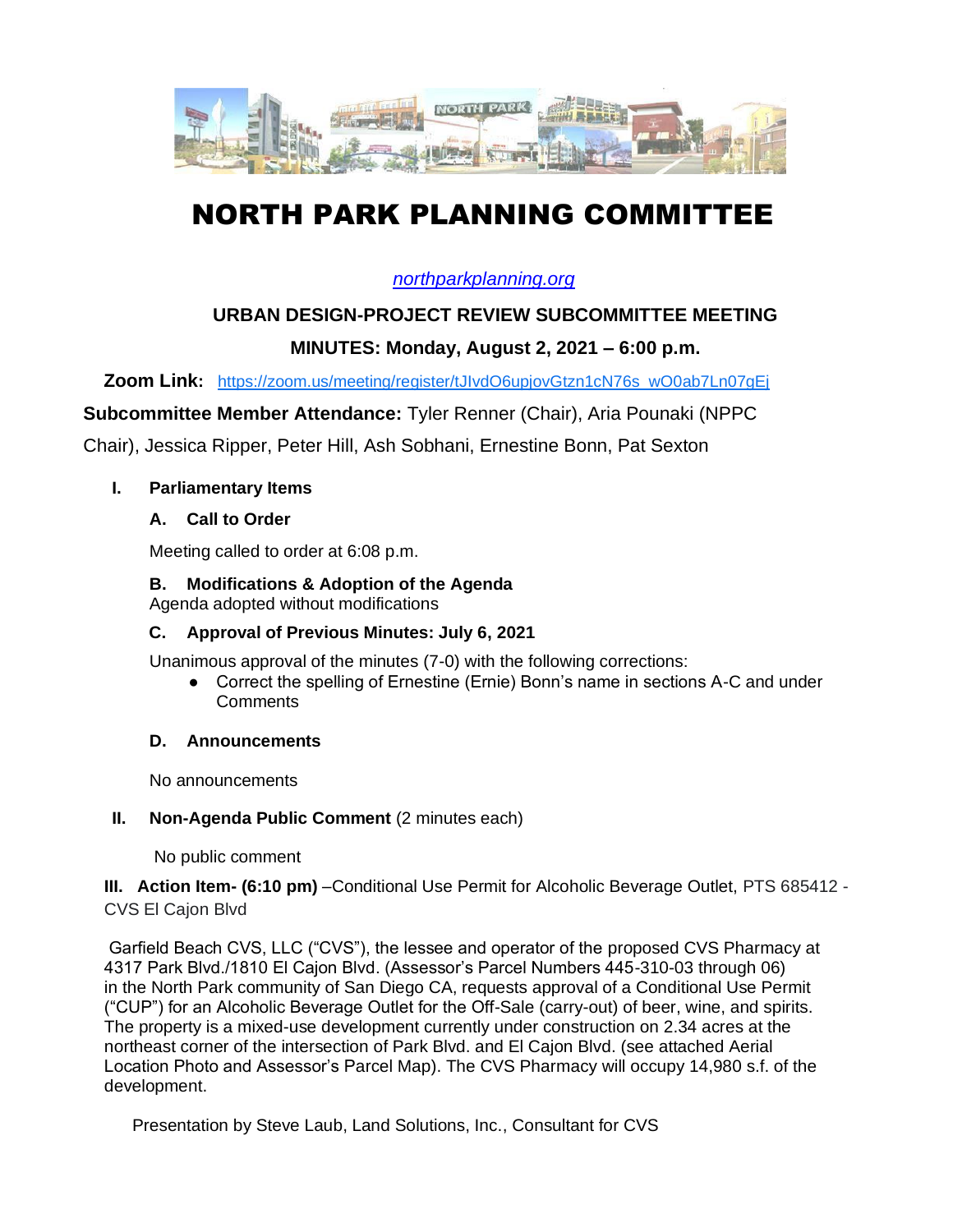- CVS will be part of 7-story mixed-use development with commercial in front and 379 units located in Community Commercial Zone; store permitted by right
- Alcohol sales will occupy 180 sf (1.2% of sf), require a CUP based on the following:
	- $\circ$  Undue Concentration of ABC licenses exceeding 1:1,591 population. Approval of CUP would bring total to 6 in an area required to all 2 licenses; CVS would be the only one in that part of the neighborhood
	- o School within 600 feet (Alice Birney Elementary)
	- o Hospital within 600 feet (Kindred Hospital)
	- o Residential zone within 100 feet (around corner on Georgia Street)
- CVS agreed to standard conditions proposed by Planning and Police; CVS additionally proposed no alcohol sales before 10:0 a.m. or after midnight
- Following recommendation from Urban Design, will seek recommendation from full NPPC in August 2021 prior to seeking CUP from the City in August/September 2021.
- Provided phone, 619-644-3300, and email, slaub@landsolutionsinc.net

#### Public comments

• No questions or comments

Committee comments and presenter response:

- Pat Sexton: Characteristics of population at Kindred? How many units are in the apartment? How many on site parking places there are? How close to the schools is it?
	- $\circ$  Steve Laub looked up information on services provided at Kindred Hospital, appears not to focus on addiction treatment and recovery
	- o 379 apartments
	- o Parking inside and adjacent to the store available for CVS customers; 3 spots for CVS customers and 1 handicapped space
	- $\circ$  Located within 600 feet of Alice Birney Elementary, will provide exact measure
- Aria Pounaki: Raised concerns about responsiveness of North Park CVS to complaints and comments. How does CVS plan to comply with exterior trash receptacle requirements? How will litter be addressed on a daily basis? How will CVS create accountability to trash and litter complaints?
	- $\circ$  Conditions for exterior trash require certain number and size of trash cans by entrance and exit to allow for regular servicing several times a day
	- $\circ$  Always a store manager to be contacted and store listed in the phone directory
- Peter Hill: How does your 1% square footage of alcohol sales compare to other CVS stores and comparable retailers? Is there any flexibility on closing earlier than midnight?
	- o Alcohol sales make up a smaller footprint as percentage of total square footage because of the large size of the store
	- o Steve Laub will follow up with CVS about closing earlier than midnight
- Jessica Ripper: What proactive steps will CVS take to ensure the area stays and remains clean?
	- o Responses addressed in response to Aria Pounaki
- Tyler Renner: How do these conditions compare to other CVS' that operate in the area (Hillcrest, North Park)?
	- $\circ$  Similar to what is currently required for all CUPs; other CVS locations have been in operation longer and are likely subject to different, less restrictive conditions
- Ernie Bonn: Are you having a drive through? Will you have security similar to the Hillcrest location?
	- o There will not be a drive through pharmacy.
	- o Steve Laub will find out if CVS will have security on site

**Motion by Aria Pounaki, seconded Peter Hill:** Motion to approve PTS 685412 (CVS CUP request) with modification to the CUP conditions to stop selling alcohol after 11:00 p.m., and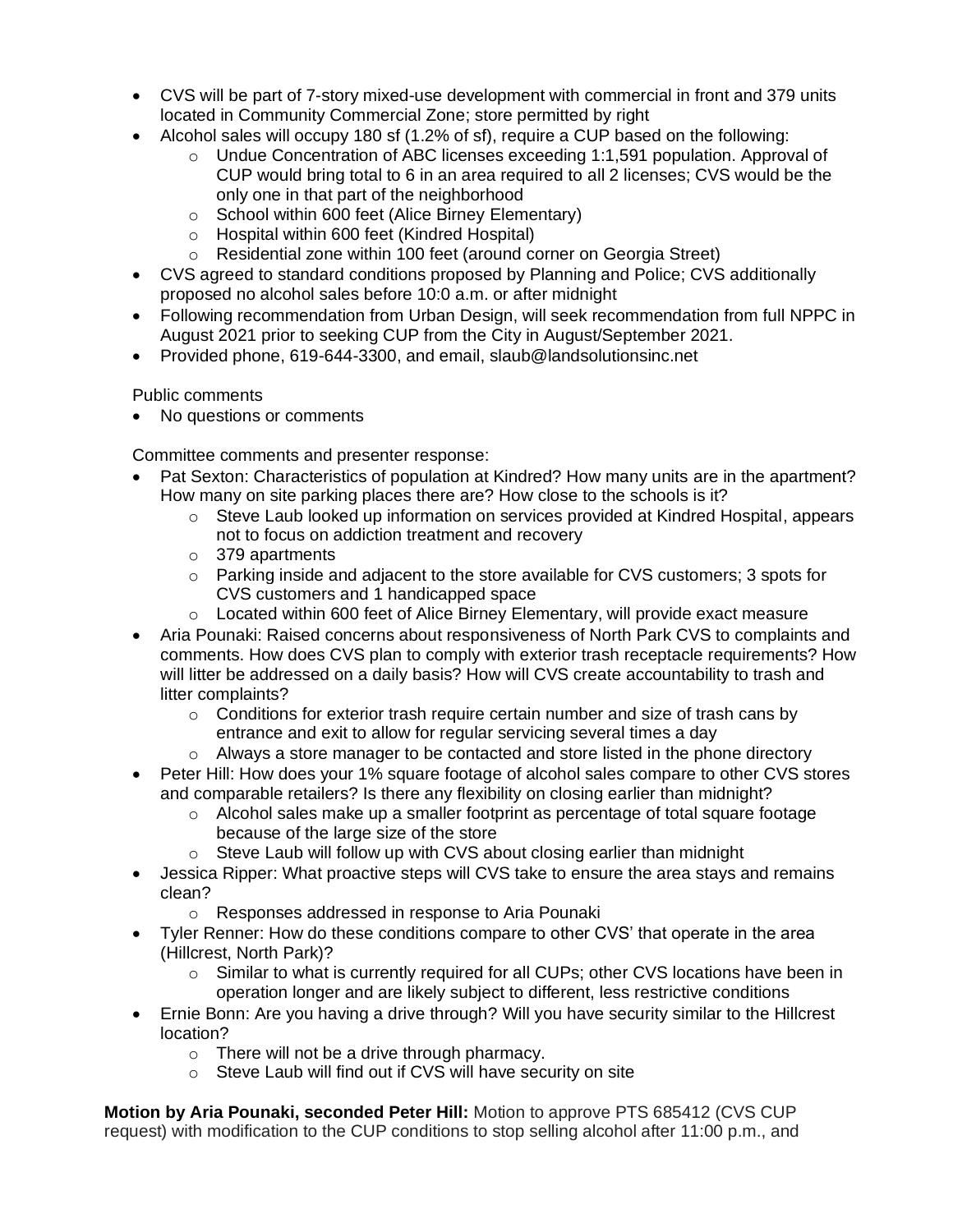additional requirements to post a visible complaint number, daily litter pick-up procedure and weekly sidewalk power washing around entire perimeter. **Discussion:**

- Tyler Renner raised concerns about big box stores' rhetoric about being community partners and actual on-the-ground community engagement practices once in operation.
- Aria Pounaki shared closing times of other liquor stores in the area, which are generally around 11:00 p.m.
- Ernie Bonn happy to have a walkable neighborhood pharmacy, and Pat Sexton inquired about the availability of prepared takeaway food. Steve Laub will confirm the latter.

**Vote:** Motion approved unanimously 7-0, move to full board of the North Park Planning Committee

#### **IV. Information Item- (6:40 pm)** – North Park Library Community Visioning Session

At the July  $6<sup>th</sup>$  meeting of this subcommittee, there was an information item about the North Park library and the desire to conduct community workshops on amenities North Park would like to see if a new library is built or it is modified. The Public Facilities and Transportation Subcommittee will explore routes through the CIP process to getting a new/improved library. This committee will workshop desired amenities and explore joint-use and or redevelopment options to make enhancements possible. This is an information gathering item to hear from community members on what a new library could incorporate. More workshops will be held in this subcommittee and eventually at the full NPPC.

Workshop facilitated by Tyler Renner. Participants were asked to respond to a poll about their experience with the library (using a pre-pandemic perspective) and their vision for its future.

Poll questions and top responses:

- 1. How often do you use the library? 6- rarely, 1- several times a year
- 2. What exterior amenities could be added?
	- a. Public art 6
	- b. Outdoor gathering areas 4
	- c. Updated façade 3
	- d. Greenspace/landscaping 3
	- e. Community garden
- 3. How was your most recent library experience? Good 4, Poor 2, Excellent 1, Fair 1
- 4. If you do not use it very often, why not?
	- a. Limited space 3
	- b. Lack of relevant programming 2
	- c. Felt unsafe 2
	- d. Not welcoming 2
	- e. Hours of operation 2
- 5. What services are most important to you in a library?
	- a. Recreation space 3
	- b. E-books 2
	- c. Resources 2
	- d. Programming 2
	- e. Check out physical books 1
- 6. What services are most important to you in a library?
	- a. Adults  $-4$
	- b. Children/families 3
	- c. Seniors 3
	- d. Teenagers 1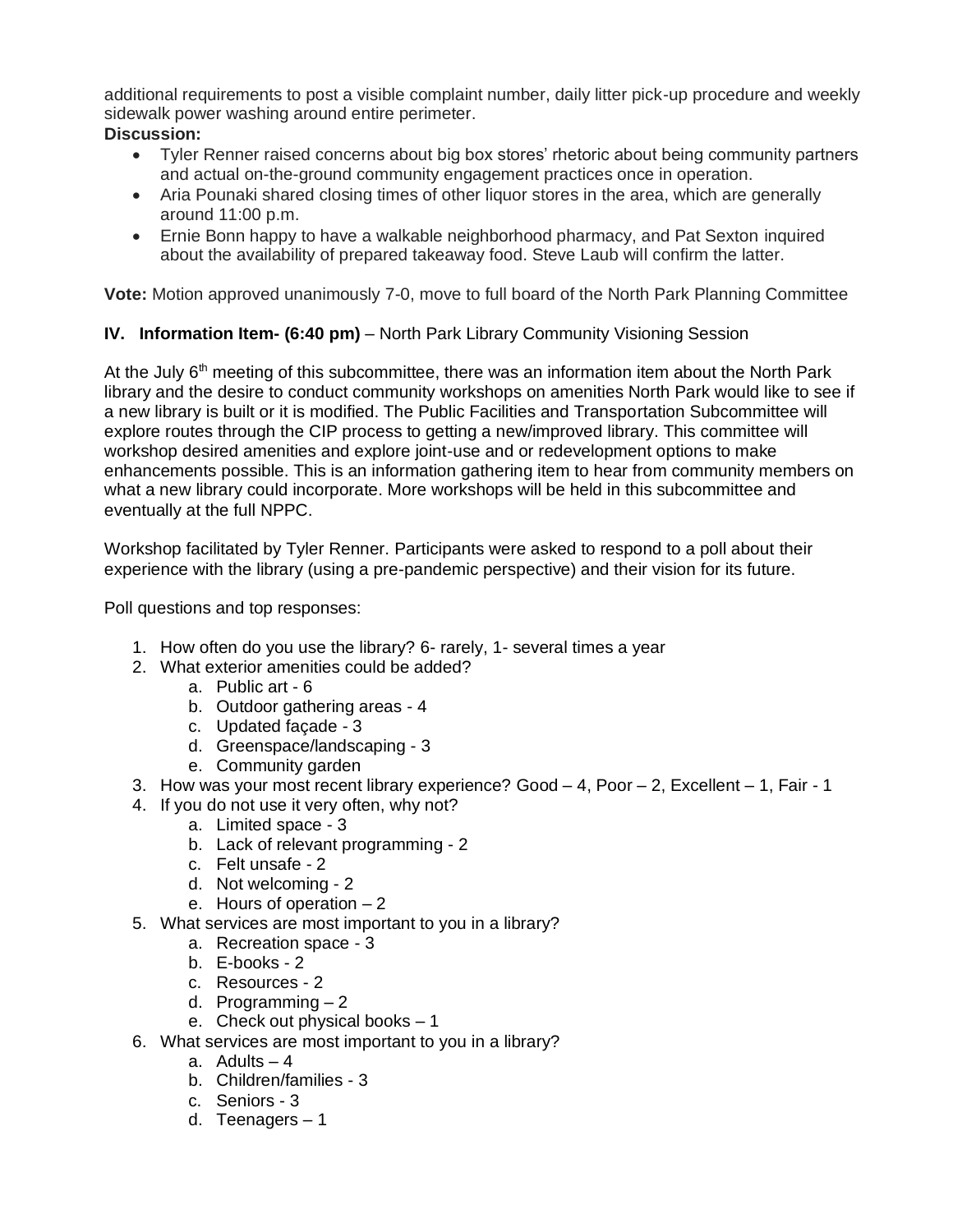- 7. If enhanced, what age group could further benefit from the library?
	- a. Teenagers 5
	- b. Adults  $-4$
	- c. Children/families 2
	- d. Seniors 2
- 8. What is your experience with the restrooms?
	- a. Needs upgrades 5
	- b. Cleanliness 2
	- c. Good as  $is 2$
- 9. What transportation related amenities could use improvement?
	- a. Bike parking 6
	- b. ADA compliant sidewalks 3
	- c. Less parking 2
	- d. More parking 1
- 10. What interior amenities could be added?
	- a. Private meeting rooms (coworking spaces) 7
	- b. Community meeting space  $-5$
	- c. Reading area 4
	- d. Teen space 3
	- e. Larger computer lab 1
- 11. What other services could be added?
	- a. Computer/programming classes 3
	- b.  $Café 2$
	- c. Social services 2
	- d. Workshops 1
- 12. In your opinion, how should the city go about renovating/redeveloping the library site?
	- a. Public/private partnership with affordable housing 6
	- b. Established city procedures for redevelopment (North Park library expected delivery in 10-25 years) - 1
	- c. Community-led philanthropic campaign to renovate  $(\$800k+$  estimated) 1
- 13. If a public/private partnership were to be perused, what type of housing should be delivered on-site?
	- a. Mixed-income housing 3
	- b. Supportive housing  $-2$
	- c. Senior affordable housing 1
	- d. LGBTQ+ affirming housing  $-1$
	- e. Artists studio 1
- 14. Open-ended feedback
	- a. Antoinette Goodbody– Space is limited, wants to know what City is planning to do (e.g., refresh or demolish and rebuild
		- i. Tyler Renner: City does not have a plan in the near future, creating community conversation to get City thinking about it and make it a reality faster; seeking big picture and vision for space
	- b. Ernie Bonn Had a projected building designed for housing and library, also ideas related to using the Bank of America lot at a library meeting and another idea related to partnering with a program for the deaf; Ernie will look at former meeting notes but doesn't remember specific participants; suggested contacting Vicki Granowitz; suggested asking about mobile/contactless pickup service
	- c. Pat Sexton suggesting addition or rehabilitation to add a second story rather than demolition, maintain ADA spots for people with limited mobility
	- d. Peter Hill sees opportunity to use parking lot; balancing the library use and other uses; would require private partner to build significant trust